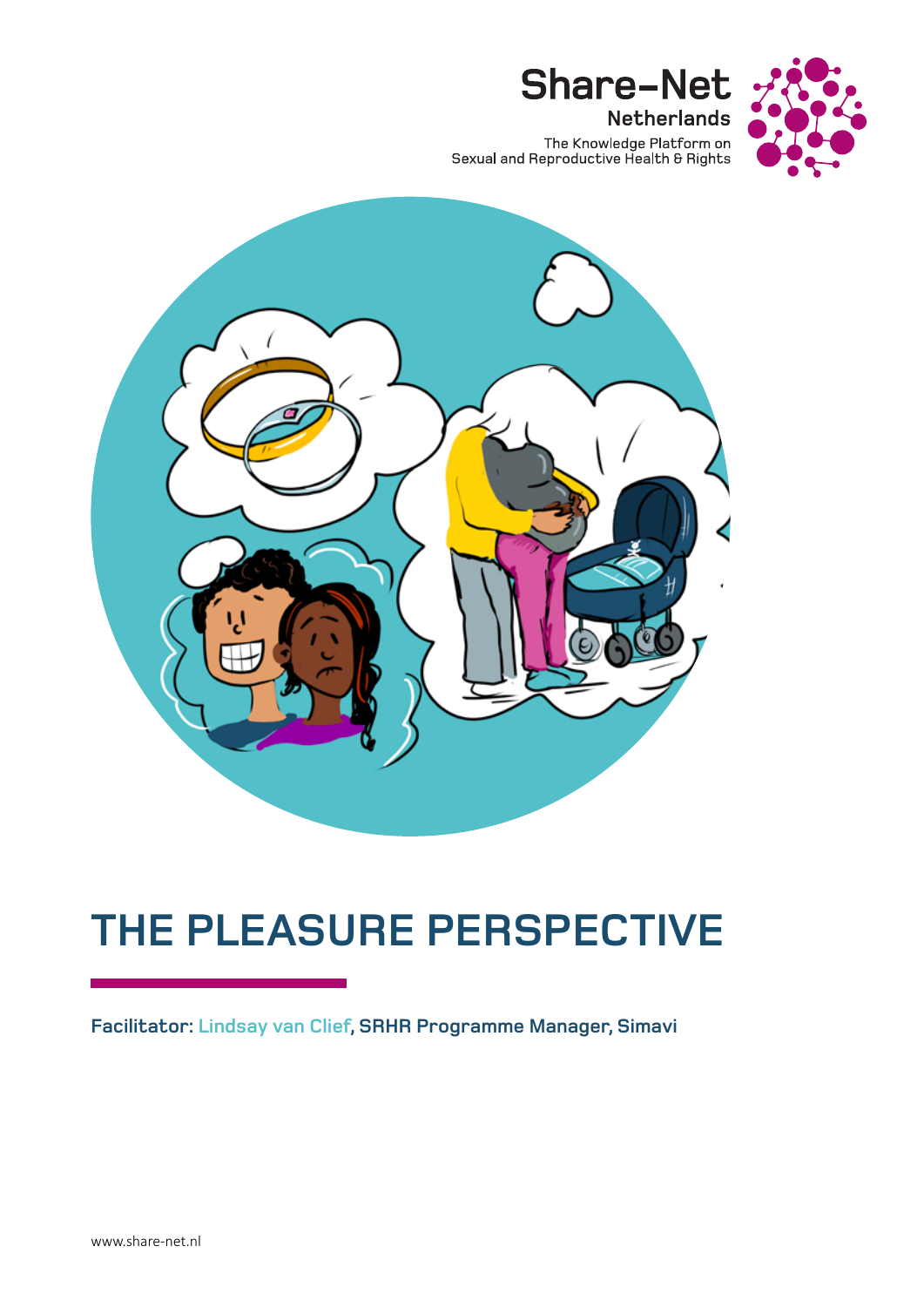### **INTRODUCTION**

This session explored how and to what extent pleasure was discussed in the different partnerships. With a focus on the Get Up Speak Out (GUSO) programme, the session discussed the challenges, but also successes in taking a pleasure perspective. The session highlighted lessons that might strengthen the pleasure perspective in future SRHR partnerships.

## **KEY TAKEAWAYS FROM THE DISCUSSION**

#### **WHAT ARE CHALLENGES IN THE PARTNERSHIPS RELATED TO THE TOPIC?**

- In many communities, pleasure continues to be seen as something mainly men are entitled to. Especially in communities where Female Genital Mutilation and Cutting (FGM/C) is prevalent, and thus women's desire is highly controlled and reduced, it is important to start a conversation on sex positivity while addressing underlying gender norms. In similar vein, there is a divide on how sex and sexuality are discussed for men and for women. There are thus gendered dynamics to integrating a pleasure perspective that should be better understood, and will be different for each community and groups within communities.
- The concept of pleasure might be understood in different ways by young people across the globe. Participants highlighted examples from, for instance, South Asia where sex was not so much seen as a pursuit of pleasure but rather as a biological need. Whereas in other countries, young people strongly associated sex and sexual pleasure to marriage. Taking a pleasure perspective can thus not be a standardized approach, but requires knowing and engaging with the community's and the young people's perspectives.
- None of the participants in the session have explicitly worked on non-binary perspectives of pleasure. One person mentioned to do trainings for teachers to talk about sexpositivity for non-binary people, but this was faced with a lot of backlash.

#### **WHAT ARE THE STRATEGIES USED IN THE PARTNERSHIPS RELATED TO THE TOPIC?**

- An exercise during the session amongst participants showed that while pleasure was not always fully embedded in all programmes, most participants did address pleasure through using sex positive language and training educators to be more sex positive.
- Approaches taken to include a pleasure perspective included focusing on pleasure for all and consent. These entry points could also be used to address non-binary pleasure, potentially avoiding backlash (see above).
- Strategies on consent usually focus on the right to refuse to have sex. It is indeed fundamental to agree that everyone needs to consent to a sexual activity and that they can change their mind any time they want. While doing so, the approach can also be switched around to talk about when and how to say 'yes', i.e. learning to express when you are interested. This switch could encourage a more sex positive approach, while still supporting the importance of being able and allowed to refuse sex.
- Recent efforts by Share-Net Netherlands members have been to produce a [Sexual](https://pleasure-checklist.share-net.nl/) [Pleasure Checklist](https://pleasure-checklist.share-net.nl/) to (self-) assess to what extent sexual pleasure is integrated into programmes.